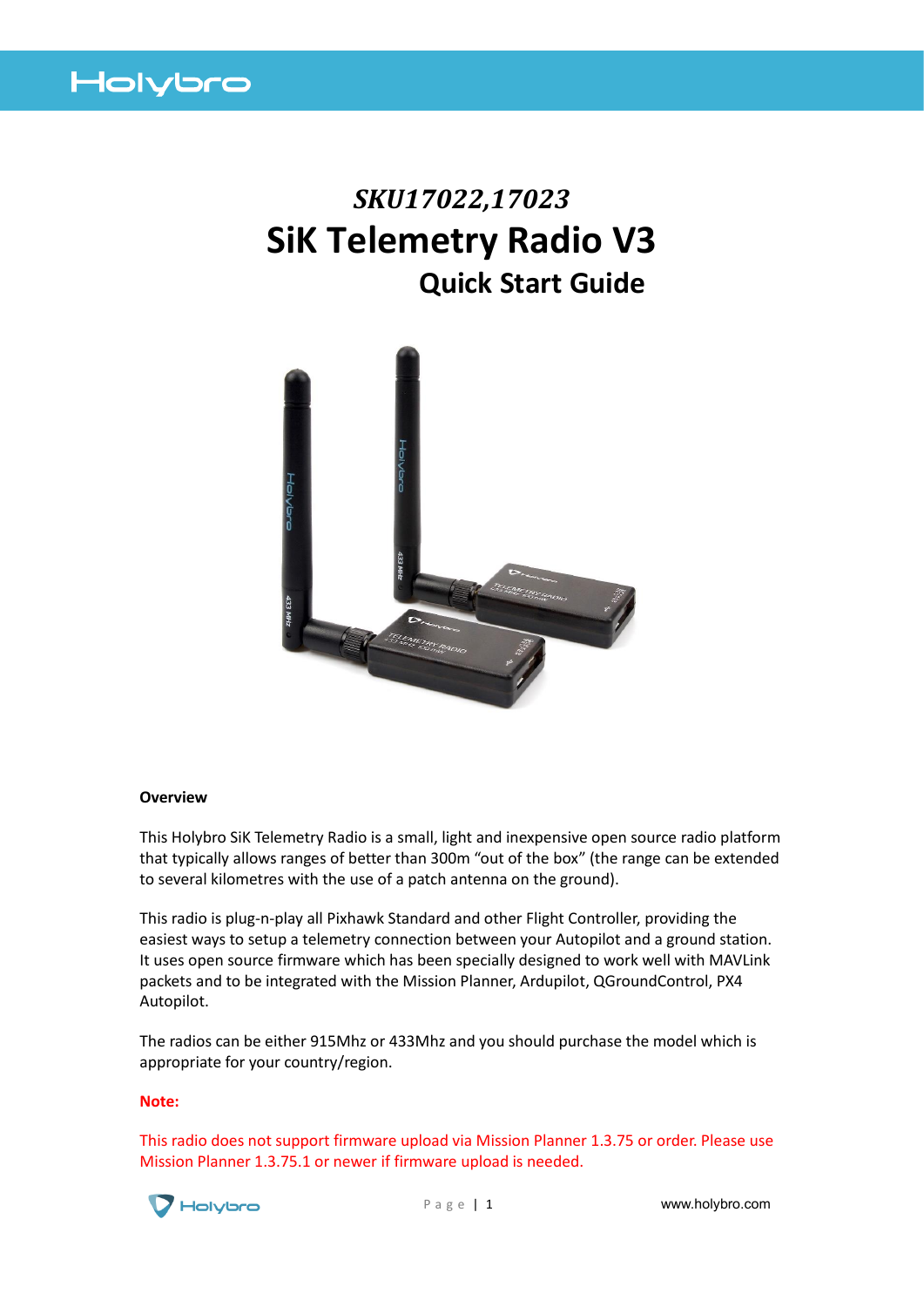## **Features**

- ⚫ *[Open-source SIK firmware](https://github.com/tridge/SiK)*
- ⚫ Plug-n-play for Pixhawk Standard Flight Controller
- Easiest way to connect your Autopilot and Ground Station
- ⚫ Interchangeable air and ground radio
- Micro-USB port (Type-C Adapter Cable Included)
- 6-position JST-GH connector

# **Specification**

- 100 mW maximum output power (adjustable) -117 dBm receive sensitivity
- RP-SMA connector
- 2-way full-duplex communication through adaptive TDM UART interface
- ⚫ Transparent serial link
- ⚫ MAVLink protocol framing
- Frequency Hopping Spread Spectrum (FHSS) Configurable duty cycle
- ⚫ Error correction corrects up to 25% of bit errors Open-source SIK firmware
- Configurable through Mission Planner & APM Planner
- FT230X is a USB to BASIC UART IC

## **Dimensions**

● 28 x 53 x 10.7mm (without antenna)

## **Electrical Data**

- Supply voltage: 5V DC (from USB or JST-GH)
- Transmit current: 100 mA at 20dBm
- Receive current: 25 mA
- Serial interface: 3.3 V UART

## **Product Description**